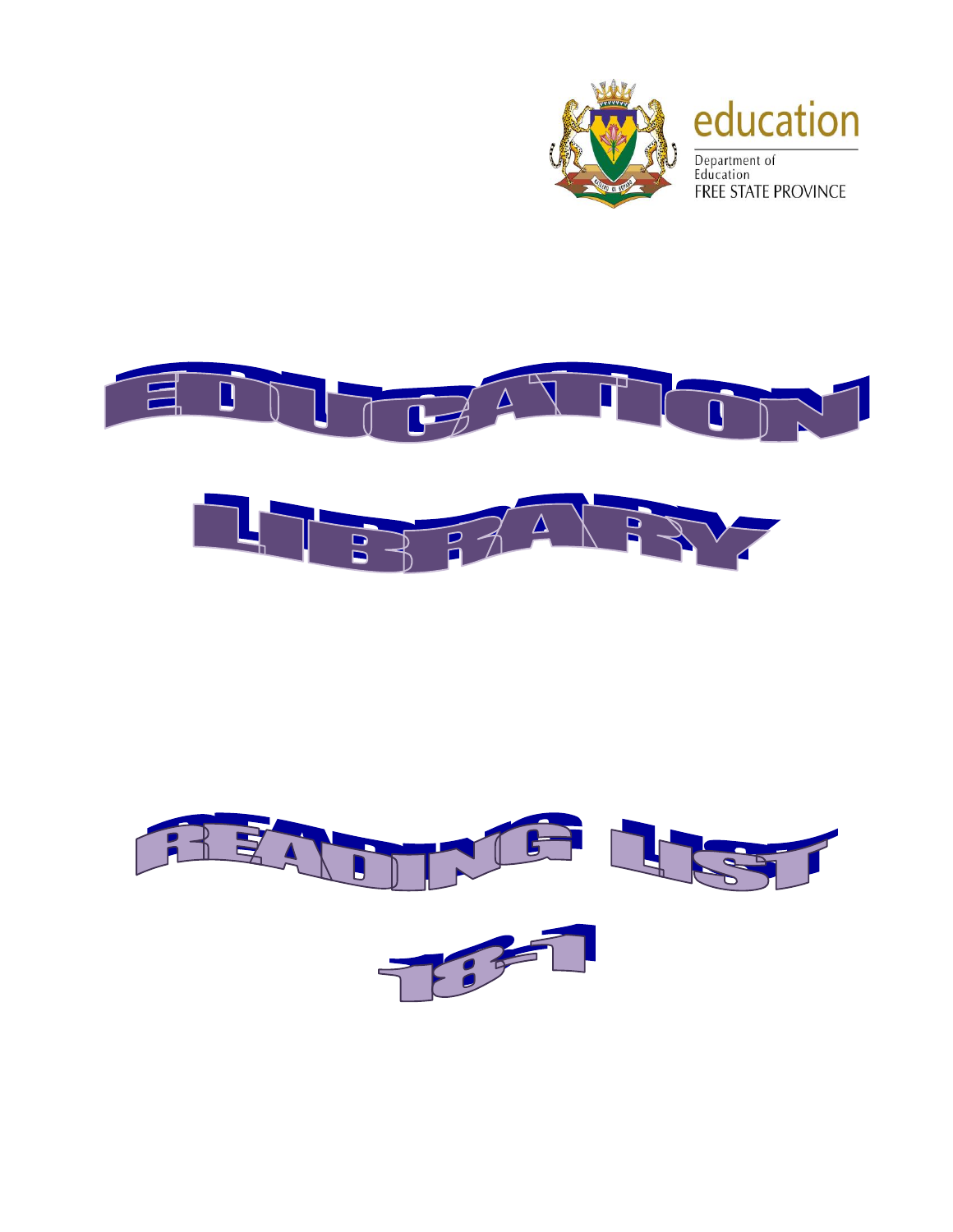## **Copies are available on request, with submission of NUMBER of LIST and ARTICLE from:**

*Postal address*: *Physical address*: The Librarian **Education Library**<br>
Education Library<br>
Education Library<br>
Education Library BLOEMFONTEIN 9300

Ground Floor, Syfrets Building Private Bag X20565 65 Charlotte Maxeke Street<br>BLOEMFONTEIN 9300 65 Charlotte Maxeke Street

*Tel*: 051-404-8467 *Fax*: 086-615-2502 *E-mail*: [E.Mostert@fseducation.gov.za](mailto:E.Mostert@fseducation.gov.za)

| $2/18 - 1$<br>COMBRINCK, C<br>Use of Rasch competency bands for reporting criterion-referenced feedback and<br>curriculum-standards attainment.                                                                                                                                                                                                                                                        |   |
|--------------------------------------------------------------------------------------------------------------------------------------------------------------------------------------------------------------------------------------------------------------------------------------------------------------------------------------------------------------------------------------------------------|---|
| Perspectives in Education, 34(4). 2016, pp 62-87                                                                                                                                                                                                                                                                                                                                                       |   |
| $3/18 - 1$<br>KANJEE, A<br>Standards-based approach for reporting assessment results in South Africa.<br>Perspectives in Education, 34(4). 2016, pp 29-51                                                                                                                                                                                                                                              |   |
| <b>AUTISM</b><br>DE JAGER, P<br>$4/18 - 1$<br>Influence of executive function challenges on the behavioural adaptation of one<br>learner with autism spectrum disorder: explores the influence of executive function<br>(EF) challenges experienced by one learner with ASD on his behavioural adaptation in<br>an inclusive school environment.<br>SA Journal of Childhood Education, 7(1), 17, 11 pp |   |
| ROOT, JR<br>$5/18 - 1$<br>Schema-based instruction with concrete and virtual manipulatives to teach problem<br>solving to students with Autism.<br>Remedial and Special Education, 38(1), Jan/Feb 17, pp 42-52                                                                                                                                                                                         |   |
| $6/18 - 1$<br>BLAKE, J J<br><b>BULLYING</b><br>Predictors of bullying behaviour, victimisation and bully-victim risk among high school<br>students with disabilities.<br>Remedial and Special Education, 37(5), Sep/Oct 16, pp 285-295                                                                                                                                                                 |   |
| $7/18 - 1$<br>AUBREY, C<br><b>ECD</b><br>Sources of inequality in South African early child development services: examine<br>critically South African early child development (ECD) in order to uncover some of the<br>challenges that lie ahead in creating a more equitable future for its youngest children.<br>SA Journal of Childhood Education, 7(1), 17, 9 pp                                   |   |
| $8/18 - 1$<br>PALLANT, A<br><b>ENERGY</b><br>Future of energy: having students compare the effects of different energy sources on<br>the environment.<br>Science Teacher, 84(3), Mar 17, pp 61-68                                                                                                                                                                                                      |   |
| HERMANN, R S<br><b>EVOLUTION</b><br>$9/18 - 1$<br>Staying within the law: legal implications of teaching evolution.<br>Science Teacher, 84(2), Feb 17, pp 57-61<br>ReadList 18-1                                                                                                                                                                                                                       | 2 |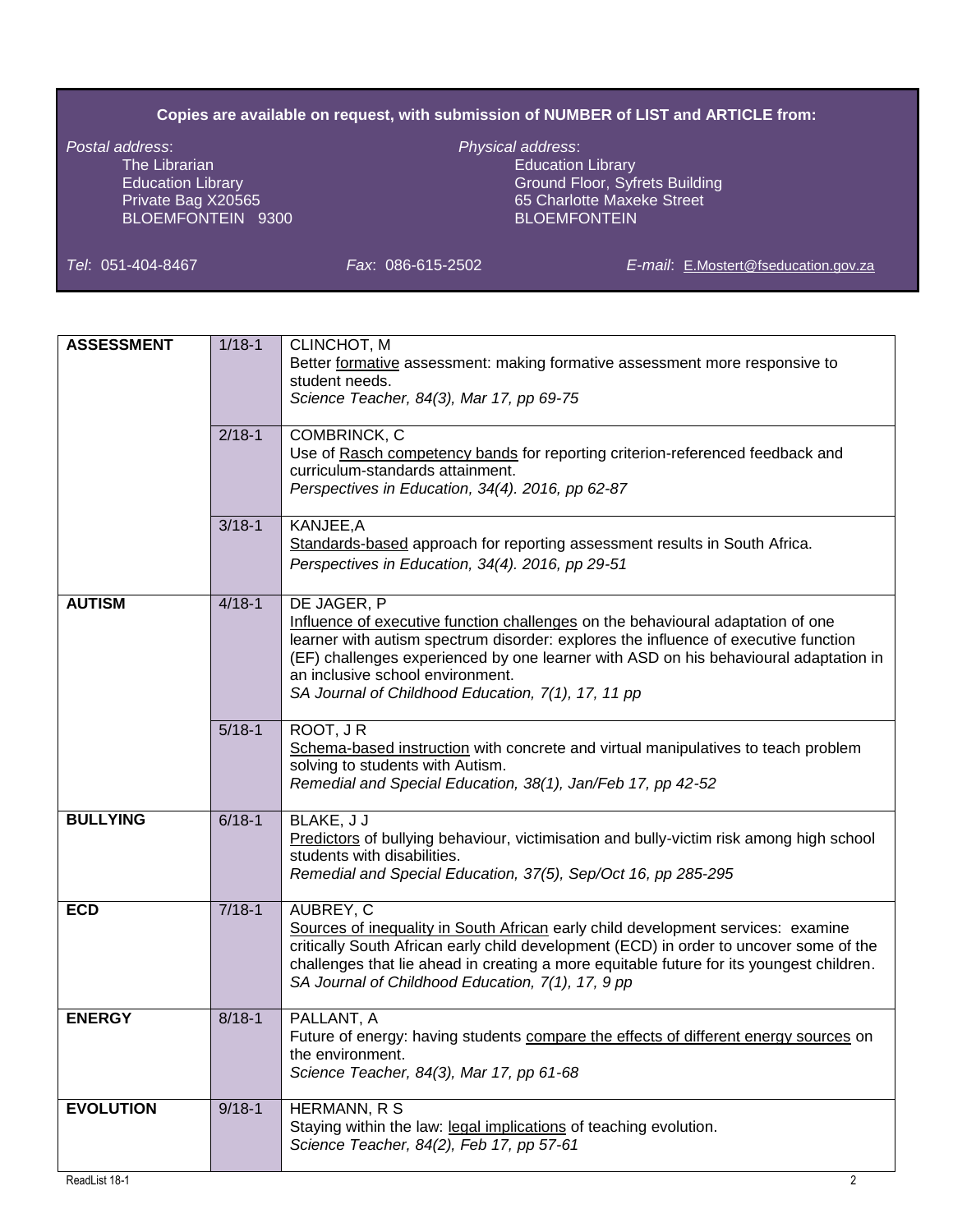| <b>GAMES</b>     | $10/18 - 1$ | <b>BAFTA</b><br>Games: no longer just child's play? Encouraging games creation can develop vital<br>skills and propel careers development.                                                                                                                                                                                                                      |
|------------------|-------------|-----------------------------------------------------------------------------------------------------------------------------------------------------------------------------------------------------------------------------------------------------------------------------------------------------------------------------------------------------------------|
|                  |             | Creative Teaching and Learning, 7(2), 17, pp 24-28                                                                                                                                                                                                                                                                                                              |
| <b>HOMEWORK</b>  | $11/18 - 1$ | VATTEROTT. C<br>One-size-doesn't-fit-all homework: individualized homework can put new life in<br>assignments.<br>Educational Leadership, 74(6), Mar 17, pp 34-39                                                                                                                                                                                               |
| <b>ICT</b>       | $12/18-1$   | CHIVERTON, S<br>Cell phones for low-resource environments: detailed descriptions of activities using<br>cell phones - of various types - in English language classes.<br>English Teaching Forum, 55(2), 17, pp 2-13                                                                                                                                             |
|                  | $13/18 - 1$ | MIHAI, M<br>Leerders se ervarings tydens blogging in 'n Afrikaansklas: een van die moontlike<br>maniere waarop 'n rekenaar in 'n Afrikaansklas gebruik kan word, met die doel om<br>integrasie tussen die verskillende leerareas te bevorder (Learners' experiences while<br>blogging in an Afrikaans class).                                                   |
|                  |             | Tydskrif vir Geesteswetenskappe, 57(1), Mar 17, pp 205-221                                                                                                                                                                                                                                                                                                      |
| <b>INCLUSION</b> | $14/18 - 1$ | BOROSON, B<br>Inclusive education: lessons from history: how has education evolved from exclusion<br>to inclusion, from judgment to acceptance, and from disability to difference?<br>Educational Leadership, 74(7), Apr 17, pp 18-23                                                                                                                           |
|                  | $15/18 - 1$ | GIANGRECO, M F<br>Expanding opportunities for students with intellectual disability: these six actions can<br>move students from limited access to the supported inclusion they deserve.<br>Educational Leadership, 74(7), Apr 17, pp 52-57                                                                                                                     |
| <b>LANGUAGES</b> | $16/18 - 1$ | MALU, KF<br>Creating cartoons: a learner-cantered approach to comprehending texts: the technique<br>of having learners create cartoons based on a reading passage to explore their<br>understanding of the passage and to help teachers reflect on what the learners<br>comprehended (English foreign language).<br>English Teaching Forum, 55(2), 17, pp 28-31 |
| <b>LEARNING</b>  | $17/18-1$   | CARTER, K<br>Five dispositions for personalization: it's teachers' responsibility to cultivate the<br>conditions that make personalized learning possible.<br>Educational Leadership, 74(6), Mar 17, pp 75-78                                                                                                                                                   |
|                  | 18/18-1     | TOMLINSON, C A<br>Let's celebrate personalization: but not too fast: asking crucial questions about<br>implementing personalized learning will help you capture its power for your unique<br>context.<br>Educational Leadership, 74(6), Mar 17, pp 10-15                                                                                                        |
| <b>LITERACY</b>  | 19/18-1     | <b>ANON</b><br>What the new literacy landscape means for students and teachers: literacy in the<br>Information Age creates new challenges as it radically expands opportunities.<br>Creative Teaching and Learning, 6(4) & 7(1), 16/17, pp 106-108                                                                                                              |
|                  | $20/18 - 1$ | GILMORE, B<br>10 Ways to promote a culture of literacy: a principal offers strategies to create a love<br>of reading and writing school wide.<br>Educational Leadership, 74(5), Feb 17, pp 72-76                                                                                                                                                                |